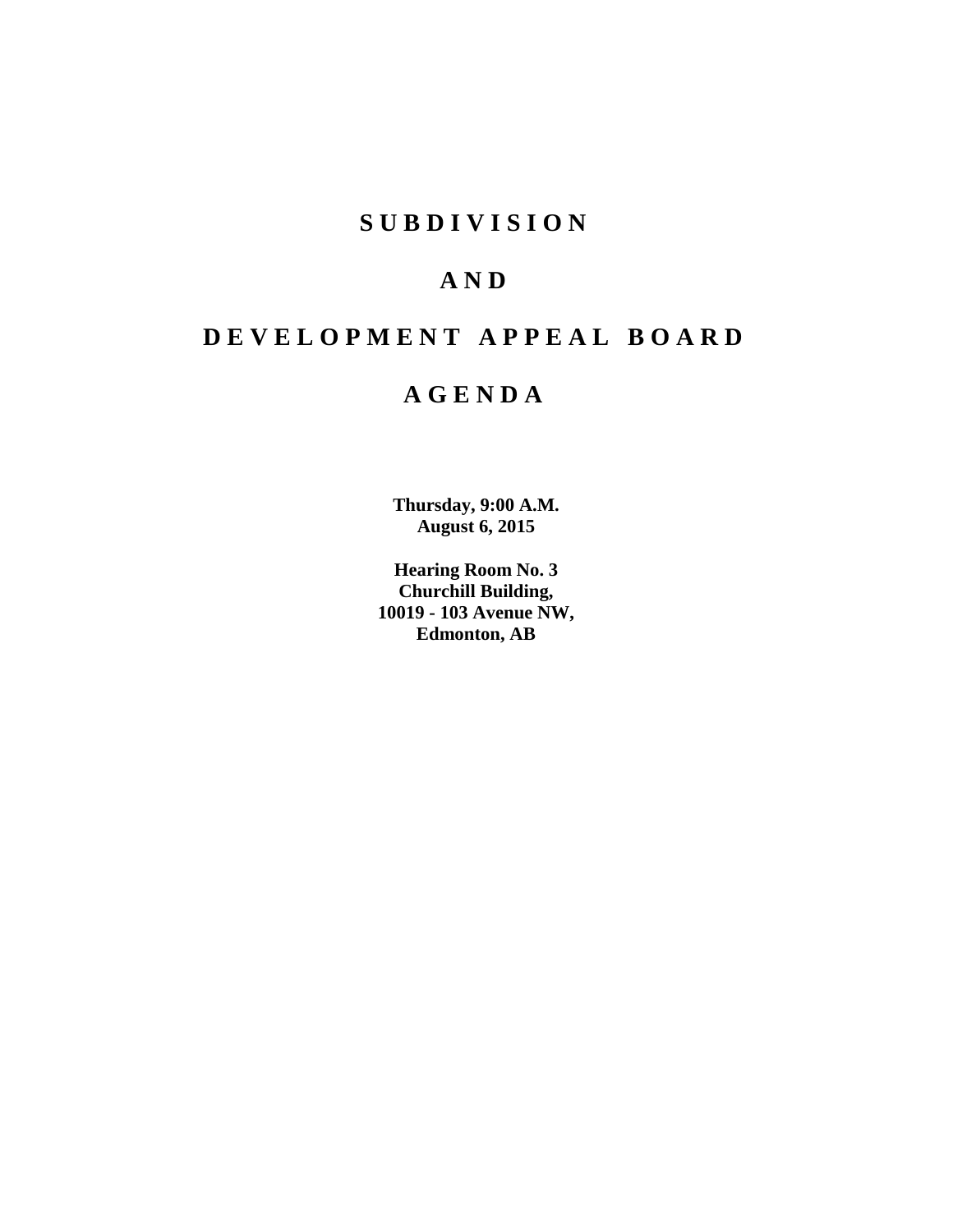# **SUBDIVISION AND DEVELOPMENT APPEAL BOARD HEARING ROOM NO. 3**

| T | 9:00 A.M.           | $SDAB-D-15-177$ | Add the Use of a Child Care Services (10)<br>children) to an existing Single Detached House.<br>2711 - 33 Street NW<br>Project No.: 151016175-001        |
|---|---------------------|-----------------|----------------------------------------------------------------------------------------------------------------------------------------------------------|
| H | 11:00 A.M.          | SDAB-D-15-178   | Change the Use from General Retail Stores to<br>Child Care Services (up to 24 children) and to<br>construct interior alterations (Kid-Tech<br>Preschool) |
|   |                     |                 | 4333 - 50 Street NW<br>Project No.: 174404940-001                                                                                                        |
|   | <b>TO BE RAISED</b> |                 |                                                                                                                                                          |
| Ш | $2:00$ P.M.         | $SDAB-D-15-138$ | Develop a Secondary Suite in an existing Single<br><b>Detached House</b>                                                                                 |
|   |                     |                 | 11234 - 86 Street NW<br>Project No.: 148765660-003                                                                                                       |
|   | <b>NOTE:</b>        |                 | Unless otherwise stated, all references to "Section numbers" refer to<br>the authority under the Edmonton Zoning Bylaw 12800.                            |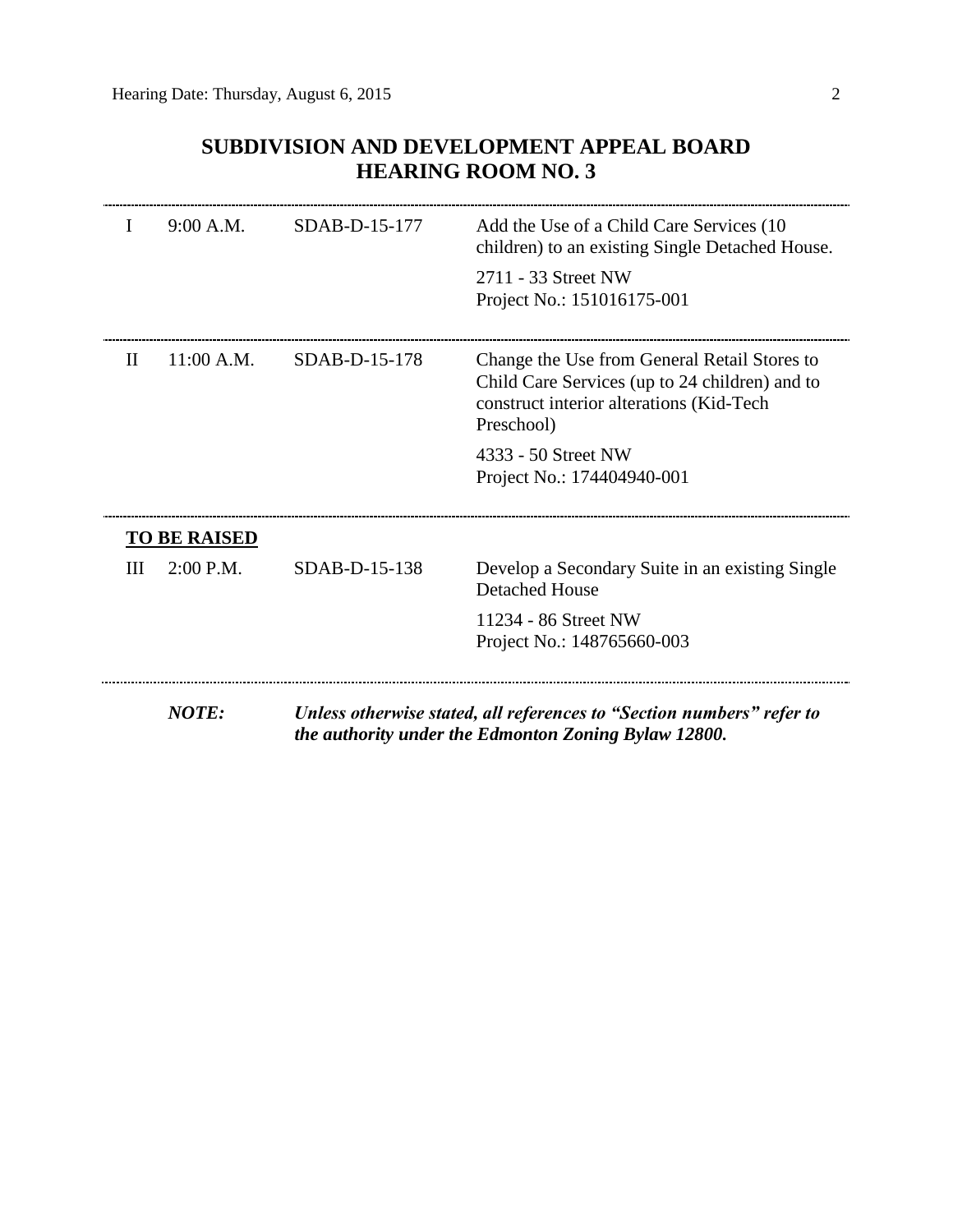| ITEM I: 9:00 A.M. |                                                        | FILE: SDAB-D-15-177                                                                            |  |  |
|-------------------|--------------------------------------------------------|------------------------------------------------------------------------------------------------|--|--|
|                   | AN APPEAL FROM THE DECISION OF THE DEVELOPMENT OFFICER |                                                                                                |  |  |
|                   | <b>APPELLANT:</b>                                      |                                                                                                |  |  |
|                   | <b>APPLICATION NO.:</b>                                | 151016175-001                                                                                  |  |  |
|                   | <b>APPLICATION TO:</b>                                 | Add the Use of a Child Care Services (10<br>children) to an existing Single Detached<br>House. |  |  |
|                   | <b>DECISION OF THE</b><br>DEVELOPMENT AUTHORITY:       | Refused                                                                                        |  |  |
|                   | <b>DECISION DATE:</b>                                  | July 7, 2015                                                                                   |  |  |
|                   | <b>DATE OF APPEAL:</b>                                 | July 14, 2015                                                                                  |  |  |
|                   | MUNICIPAL DESCRIPTION<br>OF SUBJECT PROPERTY:          | 2711 - 33 Street NW                                                                            |  |  |
|                   | <b>LEGAL DESCRIPTION:</b>                              | Plan 0023214 Blk 2 Lot 24                                                                      |  |  |
|                   | ZONE:                                                  | RSL Residential Small Lot Zone                                                                 |  |  |
|                   | <b>OVERLAY:</b>                                        | N/A                                                                                            |  |  |
|                   | STATUTORY PLAN(S):                                     | Silver Berry Neighbourhood Structure<br>Plan<br>The Meadows Area Structure Plan                |  |  |

#### DEVELOPMENT OFFICER'S DECISION

REFUSED - The proposed development is refused for the following reasons:

1. Section 80(1) - In all low density Residential Zones the Development Officer shall, when making a decision on the suitability of the Child Care Services for the location proposed, give preference to those facilities that are located: abutting a collector or arterial road, on a corner Site, adjacent to or in community facilities such as a school, park, church or community centre; or adjacent to commercial areas or multi-family development.

- The proposed development abuts a local roadway and is on an interior lot between two Single Detached Houses. The location cannot be considered as a preferred location for a Child Care Services Use in the (RSL) Residential Small Lot Zone a low density residential zone.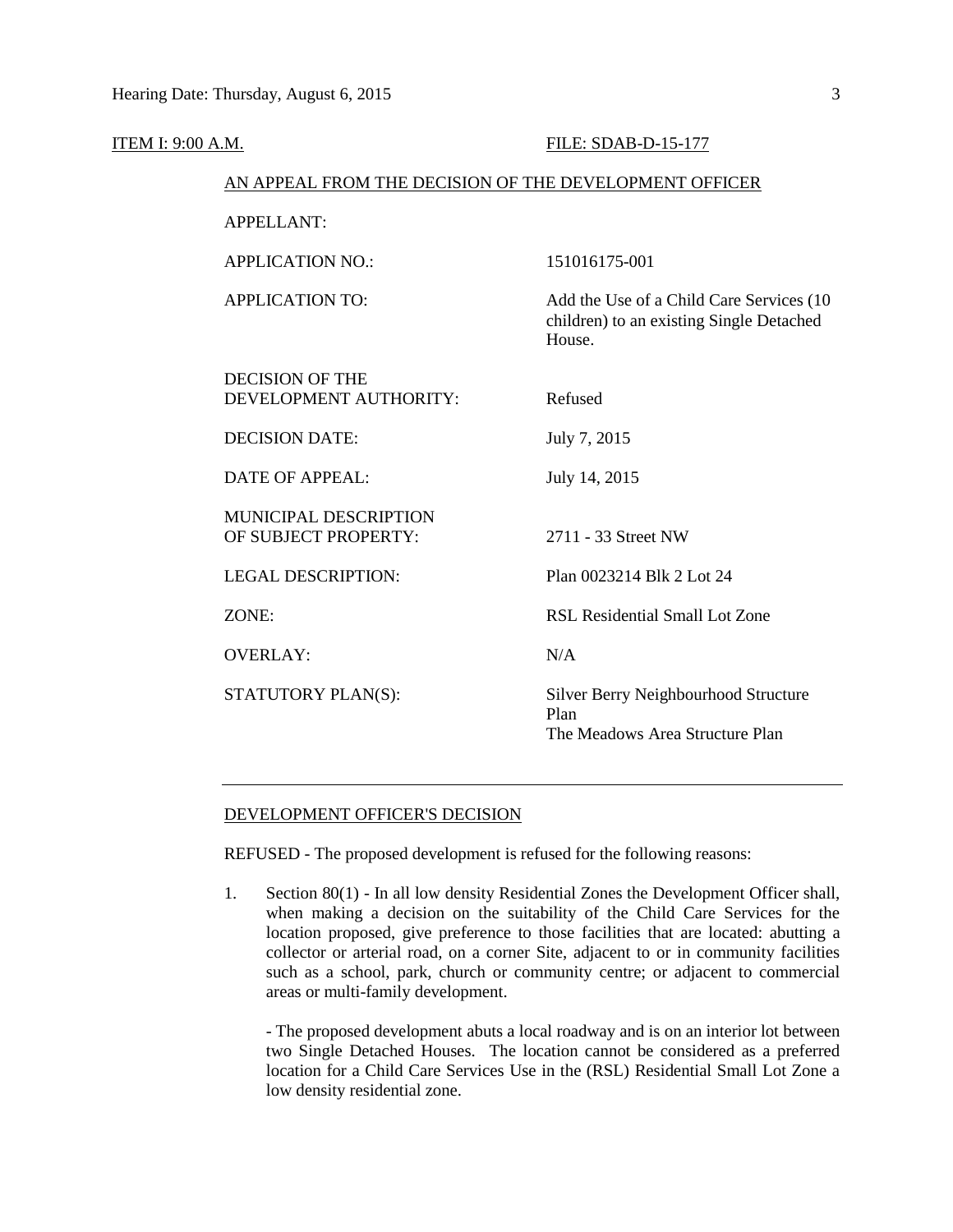#### Hearing Date: Thursday, August 6, 2015 4

2. Section 80(8)(d) - In a Residential Zone, outdoor play space may be allowed in any Yard, providing it is designed to limit any interference with other Uses, or the peaceful enjoyment of the properties of nearby residents, through fencing, landscaping, buffering and the placement of fixed play equipment.

- It is the opinion of the Development Officer that the proposed on-site outdoor play space may interfere with the peaceful enjoyment of adjacent Single Detached properties.

3. Sections 54.2, Schedule 1 & Section 80(6) - The proposed development requires six spaces (2 on-site drop-off and 4 vehicular).

Proposed: 4 Deficient: 2

4. Section 54.4, Schedule 3(1) - The proposed Child Care Services Use development requires one loading spaces.

Proposed: 0 Deficient: 1

5. Section 54.3, Schedule 2(1) - The proposed Child Care Services Use development requires five bicycle parking spaces.

Proposed: 0 Deficient: 5

- 6. Section 80(7) Exterior lighting of the facility shall provide for a well lit environment;
	- Information concerning the proposed exterior lighting needs to be provided.

#### APPELLANT'S SUBMISSION

We are operating day home with 6 children at premises. We want to increase children from 6 to 10.

> We currently have Government of Alberta approved day home with 6 children at premises.

- > We have outer playing area secured by 6 feet fences.
- > We have playing equipment for outer playing area.
- > We have fixed and portable lights in outer playing area for proper lighting.
- > We have 1 loading space outside the garage at our premises.
- > We have 2 drop-off and 4 parking spaces available outside the premises.
- > We have obtained no objection letter from our adjacent neighbours.
- > Our premises have 5 bicycles parking space in outer side of premises.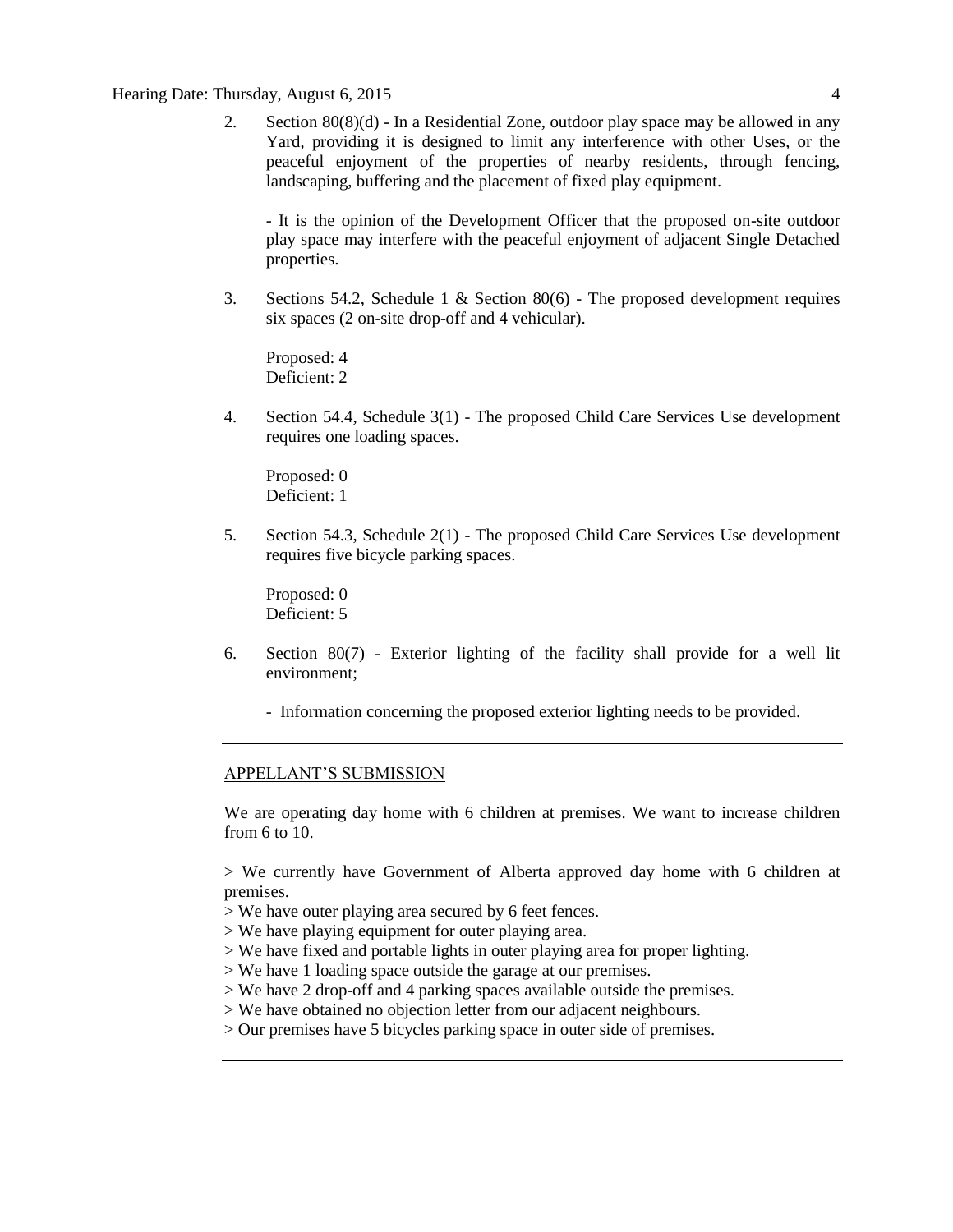#### SUBDIVISION AND DEVELOPMENT APPEAL BOARD OFFICER'S COMMENTS

A **Child Care Service** is a Discretionary Use in the RSL Residential Small Lot Zone, Section 115.3(1).

Under Section 7.8(2), **Child Care Services** means a development intended to provide care, educational activities and supervision for groups of seven or more children under 13 years of age during the day or evening, but does not generally include overnight accommodation. This Use Class typically includes daycare centres; out-of-school care centres; preschools; and dayhomes (providing child care within the care provider's residence).

Section 80(1) states in all low density Residential Zones the Development Officer shall, when making a decision on the suitability of the Child Care Service for the location proposed, give preference to those facilities that are located:

- a. abutting a collector or arterial road,
- b. on a corner Site,
- c. adjacent to or in community facilities such as a school, park, church or community centre; or
- d. adjacent to commercial areas or multi-family development.

**The Development Officer determined the proposed development abuts a local roadway and is on an interior lot between two Single Detached Houses. The Development Officer determined the location cannot be considered as a preferred location for a Child Care Services Use in the (RSL) Residential Small Lot Zone, a low density residential zone.**

Section 80(8) states where on-site outdoor play space is provided, pursuant to the Provincial *Child Care Licensing Regulation*, it shall comply with the following regulations:

d. in a Residential Zone, outdoor play space may be allowed in any Yard, providing it is designed to limit any interference with other Uses, or the peaceful enjoyment of the properties of nearby residents, through fencing, landscaping, buffering and the placement of fixed play equipment.

### **It is the opinion of the Development Officer that the proposed on-site outdoor play space may interfere with the peaceful enjoyment of adjacent Single Detached properties.**

Section 80(6) states parking shall be provided according to the regulations outlined in Schedule 1 to Section 54 of this Bylaw. In addition, drop-off parking shall be provided as follows:

- a. a separate on-site drop-off area shall be provided at the rate of 2 drop-off spaces for up to 10 children, plus 1 additional space for every 10 additional children;
- b. each drop-off space shall be a minimum of [2.6 m](javascript:void(0);) in width and a minimum of [5.5](javascript:void(0);)  [m](javascript:void(0);) in length; and
- c. the drop-off area shall be located within [60.0 m](javascript:void(0);) from the main entrance of the Child Care Service facility.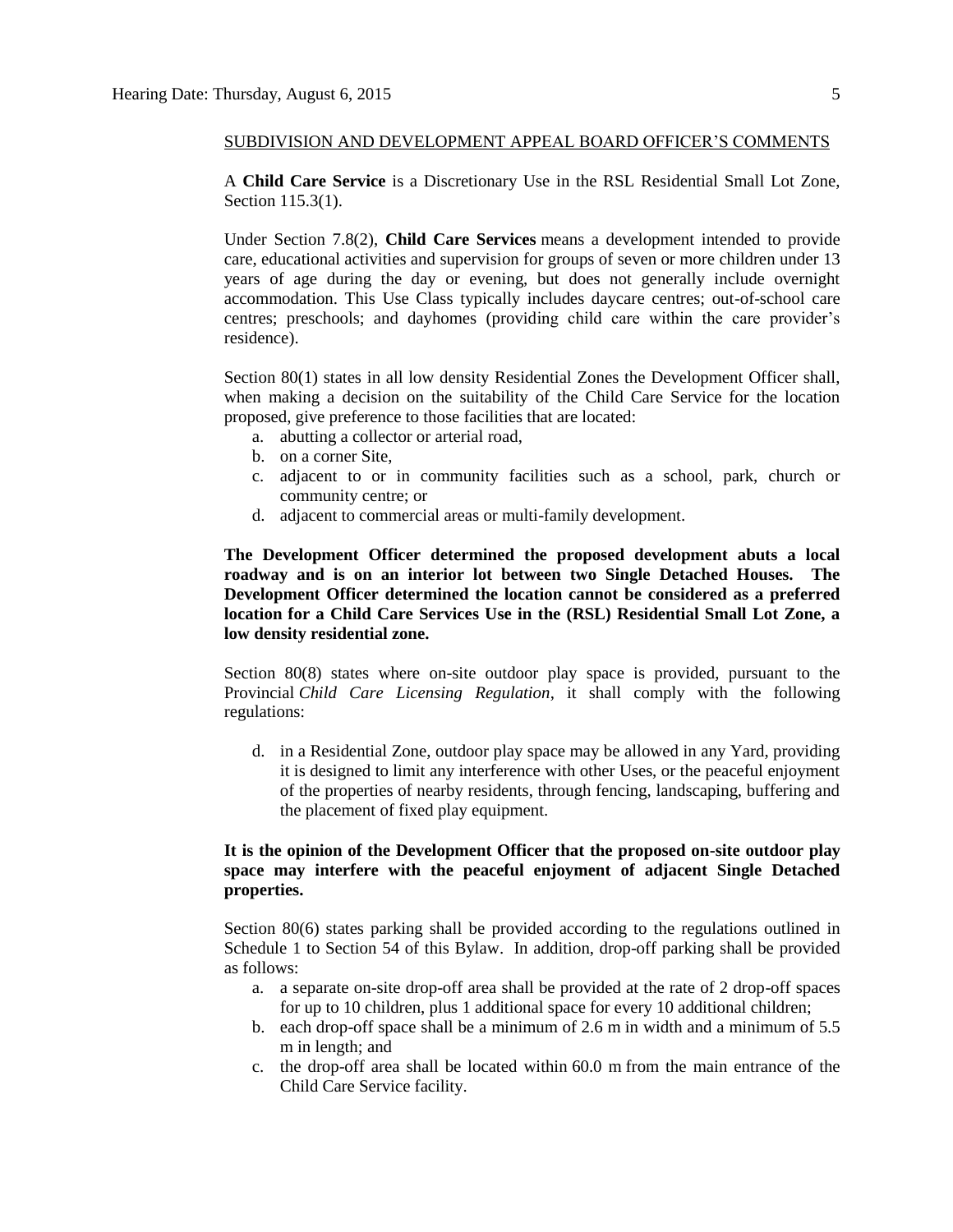Section 54.2 Schedule  $1(A)(31)$  provides the following with regard to the minimum number of parking spaces required for a Child Care Service:

1 parking space for the first 2 employees, plus 0.5 spaces per additional employee

Except:

a. Dayhomes (providing care to 7 or more children within the residence of the child care provider):

1 parking space per non-resident employee, in addition to parking required for Primary Dwelling.

Where a Front Yard driveway provides access to a parking space that is not within the Front Yard, the Development Officer may consider this driveway as the provision of a second car parking space that is in tandem.

### **The Development Officer determined 6 spaces are required (2 on-site drop-off spaces and 4 vehicular parking spaces). The Development Officer determined 4 onsite spaces are proposed, which is deficient by 2 on-site spaces.**

Section 54.4 Schedule 3(1) states any development within the Commercial or Industrial Use Classes, excluding Professional, Financial and Office Support Services with a Floor Area of less than 465 square metres requires 1 loading space.

Section 54.4 Schedule 3(2) states any development within the Residential-Related, Basic Services or Community, Educational, Recreational and Cultural Service Use Classes and Professional, Financial and Office Support Services with a total Floor Area of 2 800 square metres requires 1 loading space.

Section 7.8 provides the following with regard to Community, Educational, Recreational and Culture Service Use Classes:

7.8(2) Child Care Services.

#### **The Development Officer determined 1 loading space is required and determined a loading space is not provided.**

Section 54.3 Schedule 2(1) states all Residential and Residential-Related Use Classes of 20 Dwellings or more, and all Non-residential Use Classes outside the boundaries of the Downtown Area Redevelopment Plan requires the following minimum number of Bicycle Parking Spaces:

5% of the number of vehicular parking spaces required under Schedule 1 to a maximum of 50 Bicycle Parking spaces with 5 Bicycle Parking spaces being the minimum to be provided.

**The Development Officer determined 5 Bicycle Parking Spaces are required and determined Bicycle Parking Spaces are not provided.**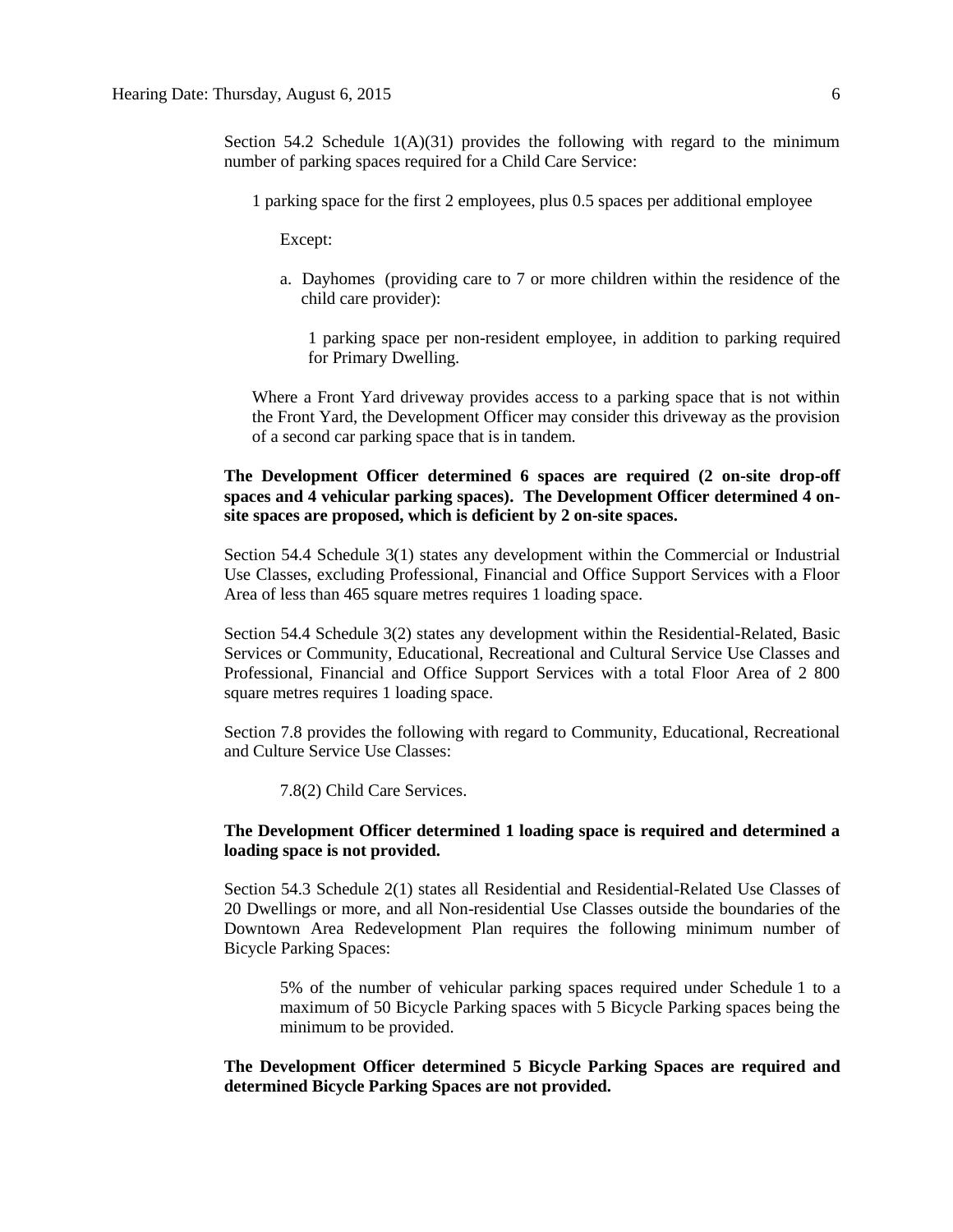Section 80(7) states exterior lighting of the facility shall provide for a well lit environment.

## **The Development Officer determined information concerning the proposed exterior lighting needs to be provided.**

Section 80 states a Child Care Service shall comply with the following regulations:

- 1. …
- 2. Child Care Services in the HDR, RA7, RA8, RA9, RF5, RF6, RMU, TMU or UCRH Zones shall be in a separate facility, either within the principal building on the Site or in an Accessory or secondary building, with a separate access to ground level;
- 3. a Child Care Service in any Residential Zone shall not change the principal character or external appearance of the Dwelling in which it is located. If a new building is constructed, it must retain the character of a residential Dwelling. Any associated signage on the Dwelling must not detract from the residential character of the neighbourhood;
- 4. the Development Officer shall, when deciding whether to approve or refuse a Child Care Service in a Commercial Zone, take into account, among other matters, traffic, noise and proximity to hazardous uses to ensure the proposed Child Care Service is in a safe location;
- 5. no portion of a Child Care Service Use, including the building or bay of building and, where provided, on-site outdoor play space, shall be located within [50.0](javascript:void(0);)  [m](javascript:void(0);) of a Major or Minor Service Station or a Gas Bar. This distance shall be measured from the pump island, fill pipes, vent pipes, or service station or gas bar building, depending on whichever is closest to the child care facility;
- 6. …
- 7. …
- 8. where on-site outdoor play space is provided, pursuant to the Provincial *Child Care Licensing Regulation*, it shall comply with the following regulations:
	- a. noisy, noxious or hazardous adjacent Uses such as, but not limited to, loading/unloading areas, garbage bins, large parking lots, arterial roads, passenger drop-off areas, rail lines, Light Rail Transit lines or stormwater lakes should either be avoided or their effects mitigated through landscaping, buffering, fencing, or other means;
	- b. outdoor play space shall be located at ground level. If no reasonable opportunity exists for at Grade outdoor play space, the Development Officer may approve an above Grade outdoor play space provided that the following conditions are met:
		- i. secure perimeter fencing is provided that is at least [1.83 m](javascript:void(0);) in height and is located a reasonable distance from the edge of the building;
		- ii. roof top mechanical equipment is located a reasonable distance away from the play space to avoid sources of noise and fumes unless the mechanical equipment is designed so that it does not create adverse effects related to noise and fumes and can be integrated into the play area;
	- c. outdoor play space shall be securely enclosed on all sides with the exception of developments proposed on zoned Sites US and AP where existing play fields are proposed as outdoor play space;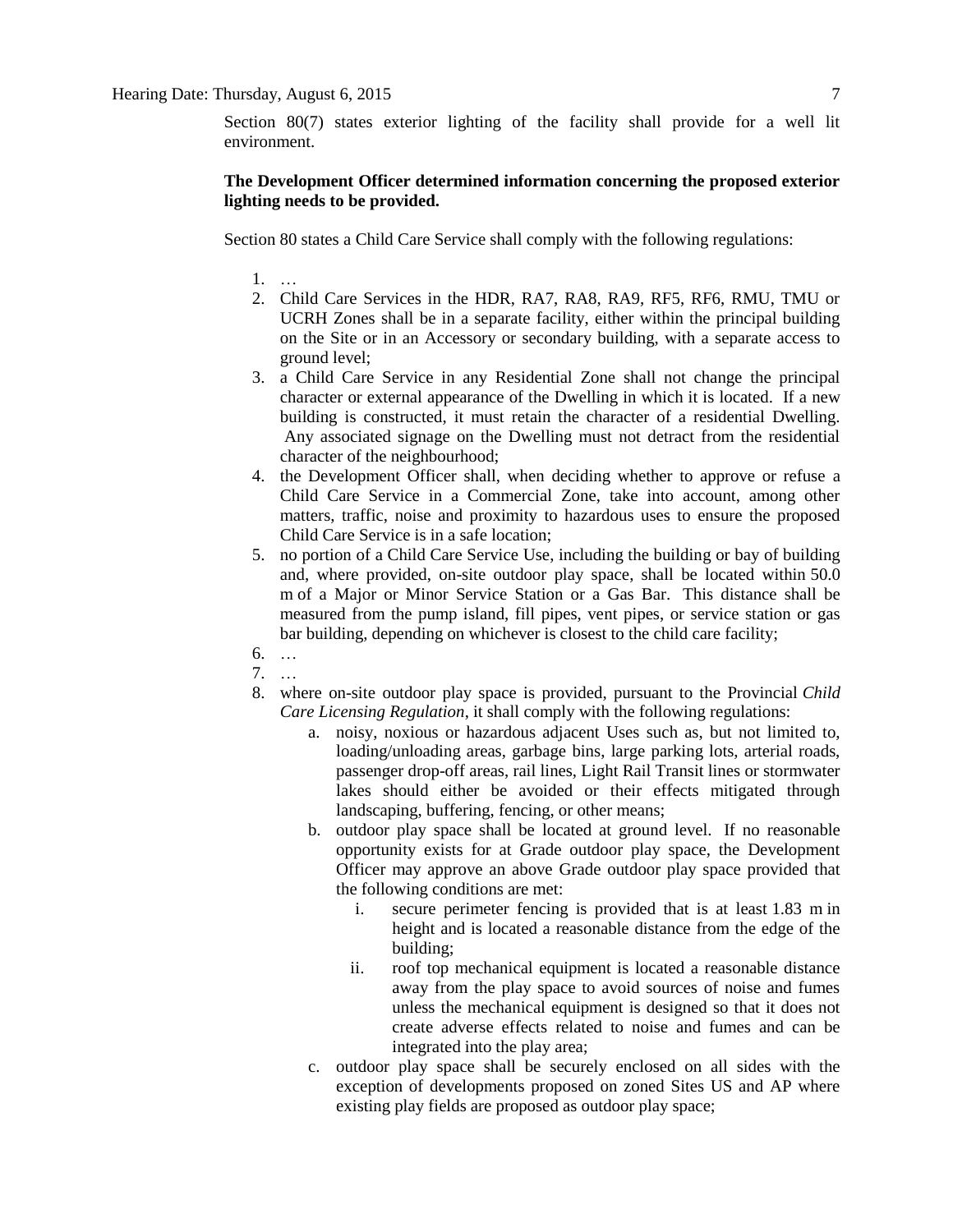- $d$ .
- e. in any Non-residential Zone, the outdoor play space shall not be located in any Yard that abuts a public roadway unless the design, size and other characteristics of the proposed play space mitigate the potential impact from the roadway traffic upon children using the play space; and
- 9. all Development Permit applications for Child Care Services shall include: plans that show all elevations; floor plans that show indoor play and rest areas, including the location of windows; a Site plan that shows the required on-site parking, drop-off facilities, and, where provided, on-site outdoor play areas, including the location and type of fixed play equipment, as well as fencing, landscaping and any buffering to be provided.

Section 115.1 states the purpose of the RSL Residential Small Lot Zone is to provide for smaller lot Single Detached Housing with attached Garages in a suburban setting that provides the opportunity for the more efficient utilization of undeveloped suburban areas and includes the opportunity for Secondary Suites.

#### NOTICE TO APPLICANT/APPELLANT

Provincial legislation requires that the Subdivision and Development Appeal Board issue its official decision in writing within fifteen days of the conclusion of the hearing. Bylaw No. 11136 requires that a verbal announcement of the Board's decision shall be made at the conclusion of the hearing of an appeal, but the verbal decision is not final nor binding on the Board until the decision has been given in writing in accordance with the Municipal Government Act.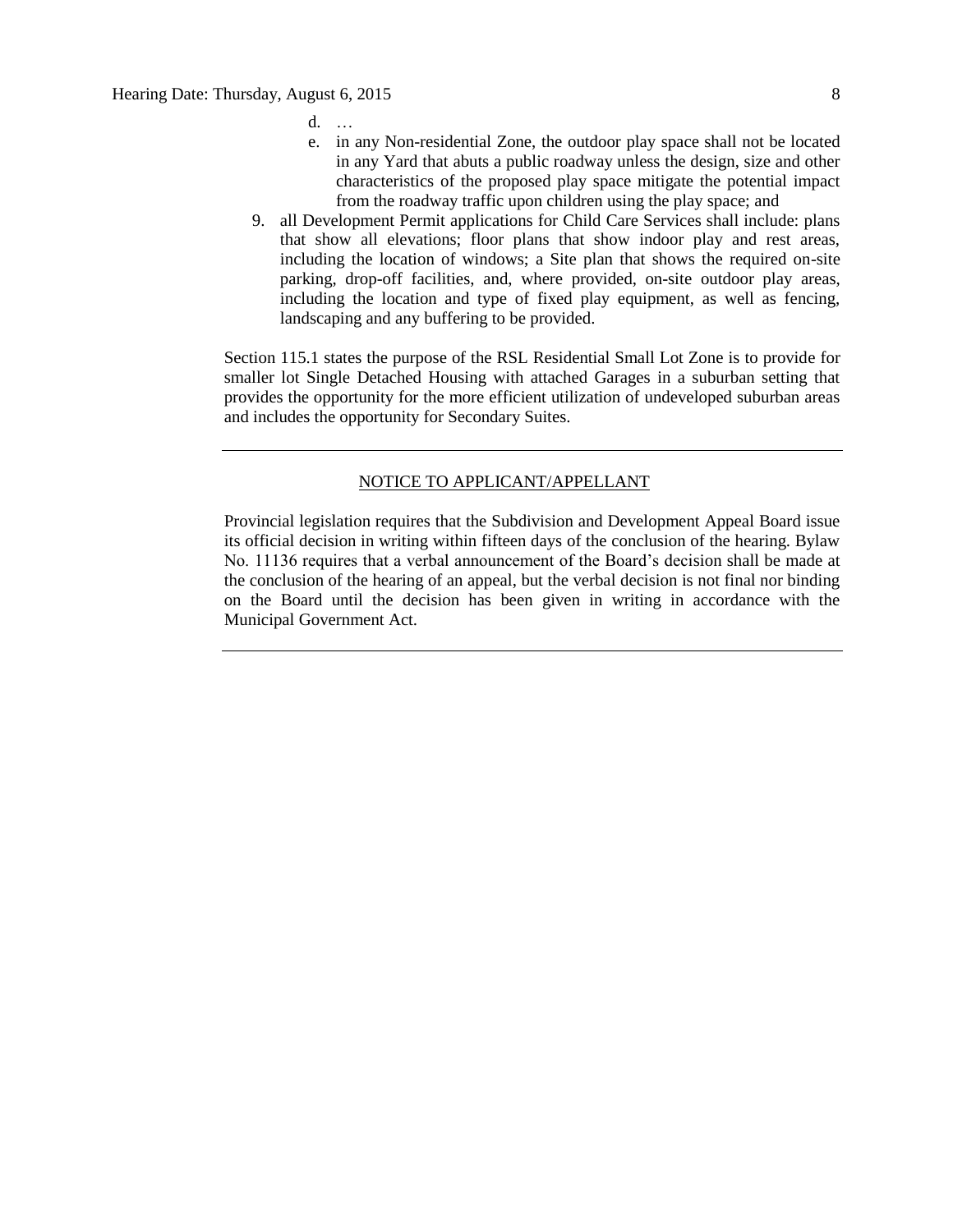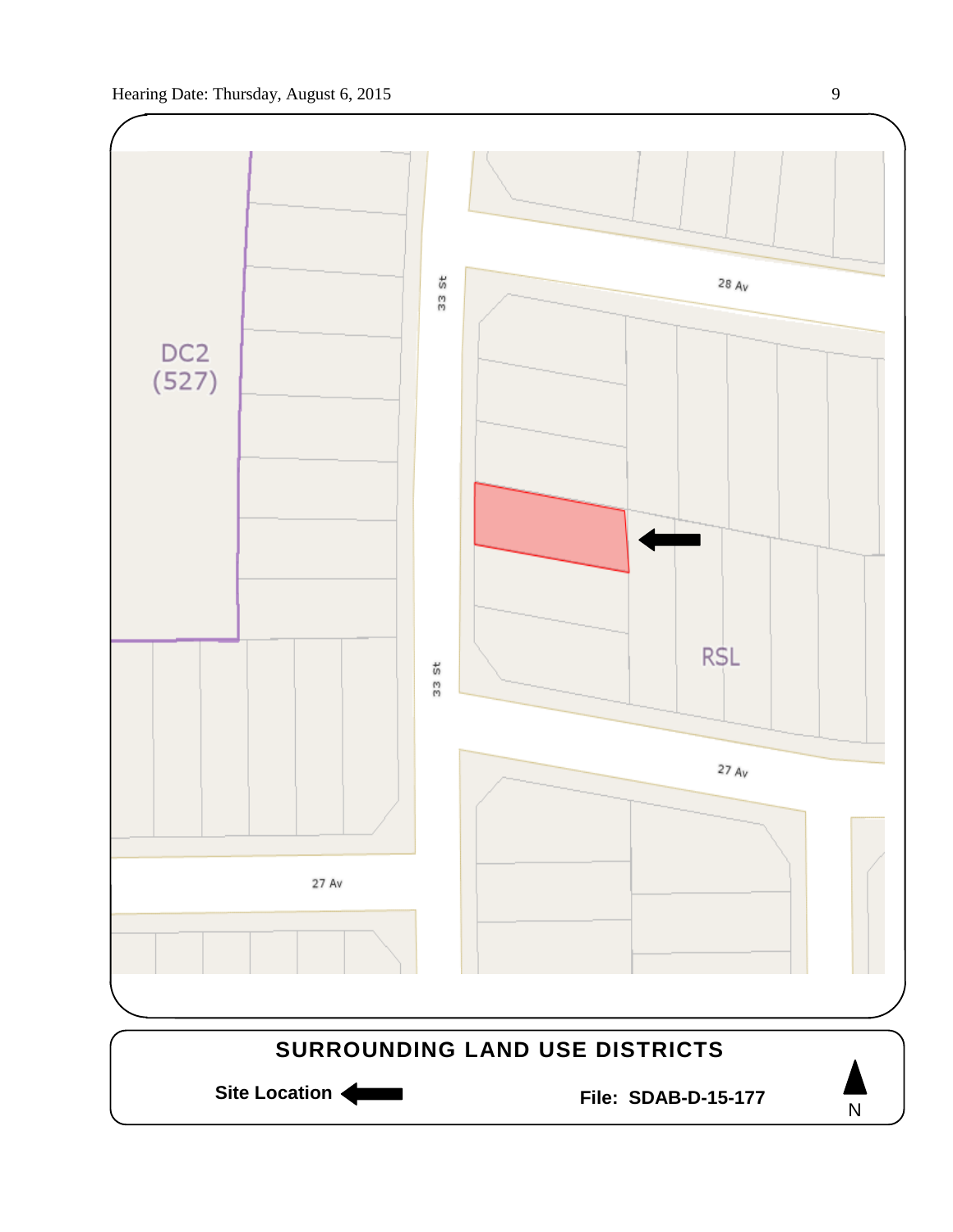| ITEM II: 11:00 A.M.                              | <b>FILE: SDAB-D-15-178</b>                                                                                                                               |
|--------------------------------------------------|----------------------------------------------------------------------------------------------------------------------------------------------------------|
|                                                  | AN APPEAL FROM THE DECISION OF THE DEVELOPMENT OFFICER                                                                                                   |
| <b>APPELLANT:</b>                                |                                                                                                                                                          |
| <b>APPLICATION NO.:</b>                          | 174404940-001                                                                                                                                            |
| <b>APPLICATION TO:</b>                           | Change the Use from General Retail<br>Stores to Child Care Services (up to 24<br>children) and to construct interior<br>alterations (Kid-Tech Preschool) |
| <b>DECISION OF THE</b><br>DEVELOPMENT AUTHORITY: | Refused                                                                                                                                                  |
| <b>DECISION DATE:</b>                            | July 9, 2015                                                                                                                                             |
| <b>DATE OF APPEAL:</b>                           | July 10, 2015                                                                                                                                            |
| MUNICIPAL DESCRIPTION<br>OF SUBJECT PROPERTY:    | 4333 - 50 Street NW                                                                                                                                      |
| <b>LEGAL DESCRIPTION:</b>                        | Plan 9123322 Blk 1 Lot 56                                                                                                                                |
| ZONE:                                            | DC2.504 Site Specific Development<br><b>Control Provision</b>                                                                                            |
| <b>OVERLAY:</b>                                  | N/A                                                                                                                                                      |
| <b>STATUTORY PLAN:</b>                           | Burnewood Neighbourhood Area<br><b>Structure Plan</b>                                                                                                    |

## DEVELOPMENT OFFICER'S DECISION

REFUSED - The proposed development is refused for the following reasons:

1. Section 80(5) - No portion of a Child Care Service Use, including the building or bay of building and, where provided, on-site outdoor play space, shall be located within 50.0 m of a Major or Minor Service Station or a Gas Bar. This distance shall be measured from the pump island, fill pipes, vent pipes, or service station or gas bar building, depending on whichever is closest to the child care facility.

Proposed: 20.1 m Deficient: 29.9 m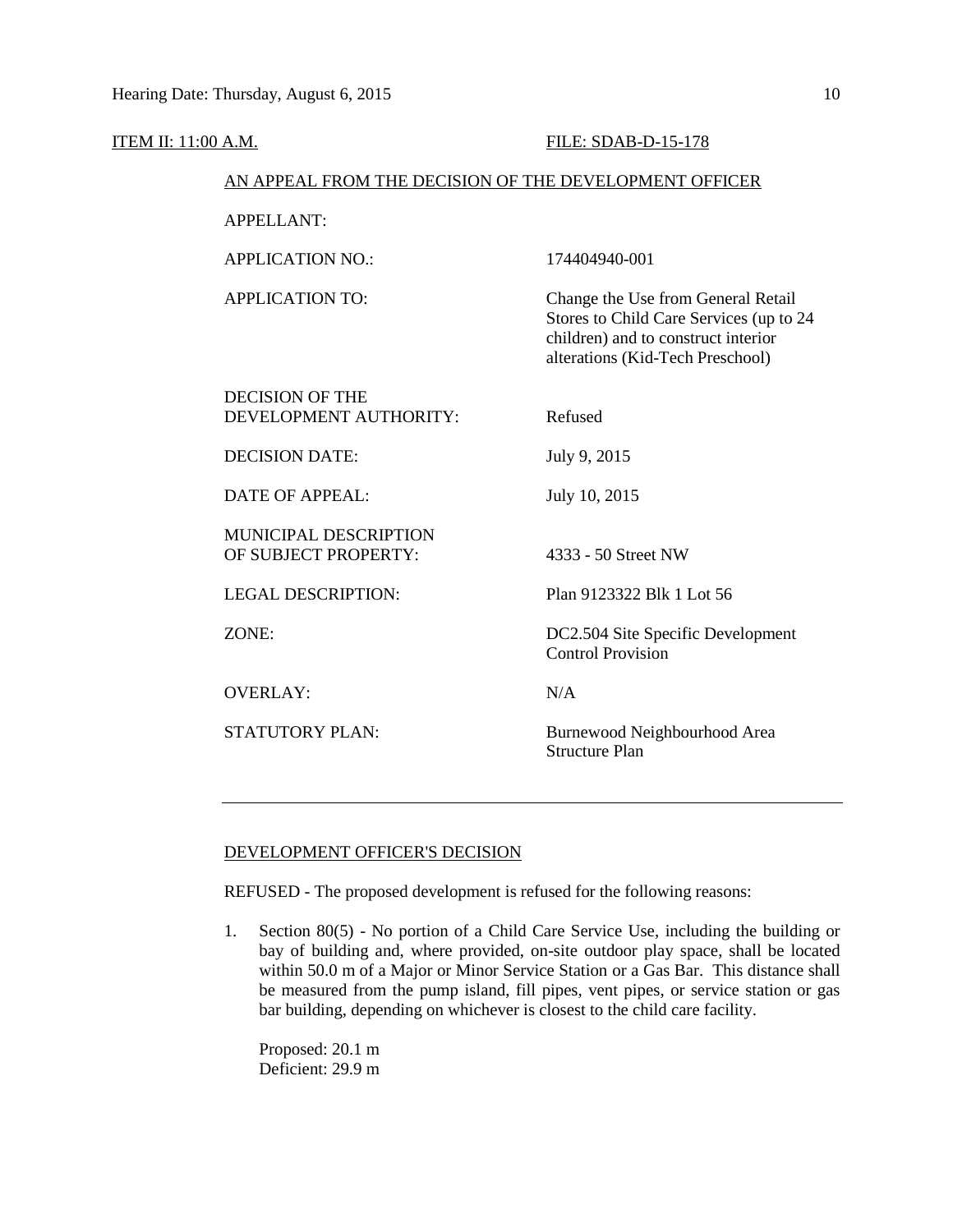#### Hearing Date: Thursday, August 6, 2015 11

2. Sections DC2.504.4(m) & 80(6) - The proposed development, calculated on the basis of 3.5 parking space per 100.0 m2 of gross floor area, does not result in an increased number of parking spaces but there is a separate requirement for on-site drop-off spaces for the Child Care Services. Twenty-four children require 3.0 onsite drop-off spaces.

Required: 3 Provided: 0

#### APPELLANT'S SUBMISSION

I am appealing this refusal decision as after completing a parking justification I feel as though the operation if my proposed business will not have any negative effects on parking availability. I feel as though the deficiency in distance from the gas bar to the proposed preschool is not a safety concern as the gas bar is quite small also as a preschool I would not have an outside play pace. This helps to limit the safety concerns. I will upload additional details and support documents in the coming weeks.

### SUBDIVISION AND DEVELOPMENT APPEAL BOARD OFFICER'S COMMENTS

Section 641(4) of the *Municipal Government Act*, Chapter M-26, states despite section 685, if a decision with respect to a development permit application in respect of a direct control district

- (a) is made by a council, there is no appeal to the subdivision and development appeal board, or
- (b) is made by a development authority, the appeal is limited to whether the development authority following the directions of council, and if the subdivision and development appeal board finds that the development authority did not follow the directions it may, in accordance with the directions, substitute its decision for the development authority's decision.

Section 2 of the *Edmonton Zoning Bylaw* concerning Repeal, Enactment and Transition Procedures states the following:

- 2.4 Subject only to the provisions in the Municipal Government Act respecting legal non-conforming Uses and notwithstanding the effect it may have on rights, vested or otherwise, the provisions of this Bylaw govern from the Effective Date onward. In particular, no application for a Development Permit shall be evaluated under the procedural or substantive provisions of the previous Land Use Bylaw after the Effective Date, even if the application was received before the Effective Date.
- 2.6 Any Direct Control Districts that were in effect immediately prior to the Effective date are hereby deemed to continue in full force and effect and are hereby incorporated into Part IV of this Bylaw.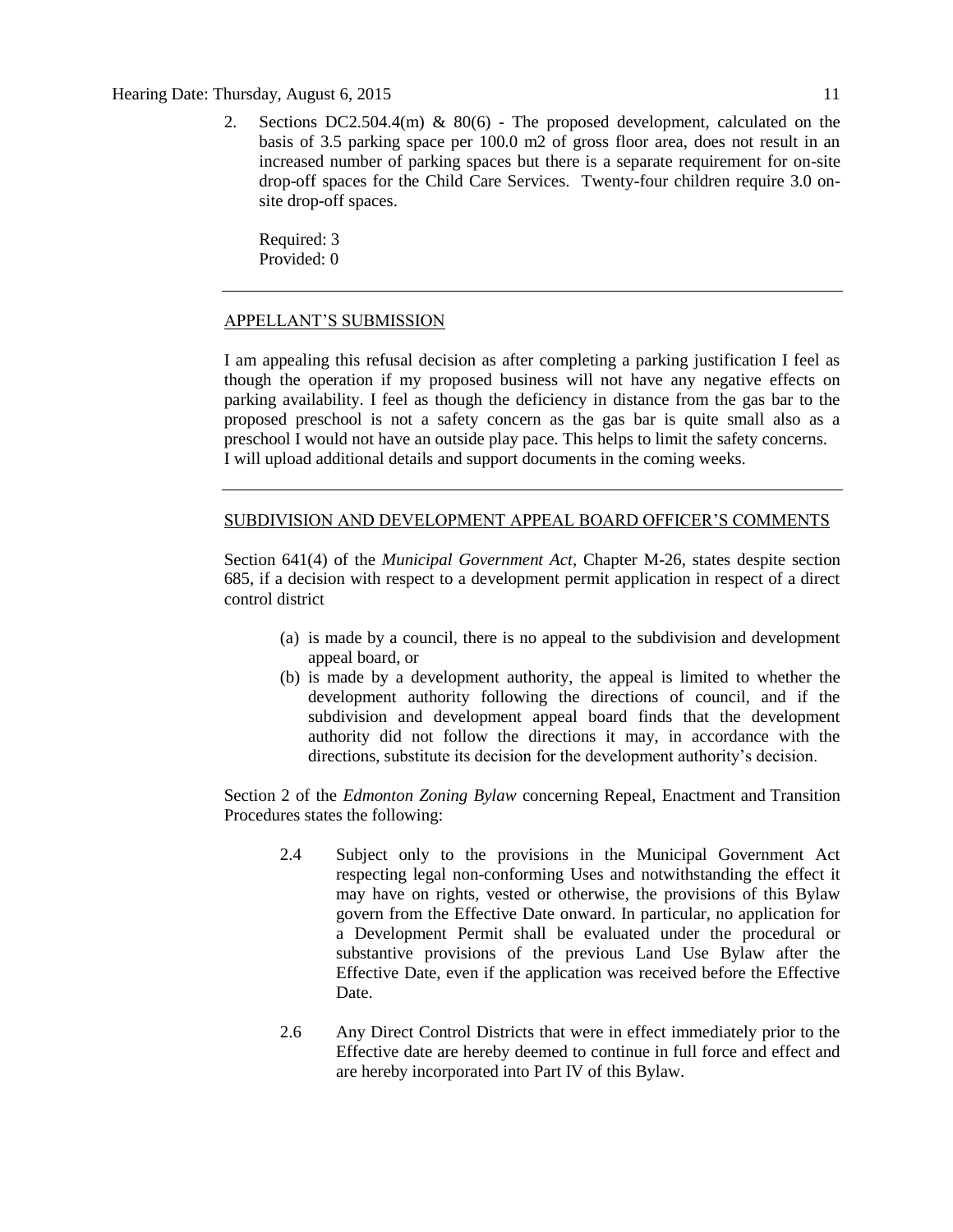2.7 Unless there is an explicit statement to the contrary in a Direct Control District or Provision, any reference in a Direct Control District or Direct Control Provision to a land use bylaw shall be deemed to be a reference to the land use bylaw that was in effect at the time of the creation of the Direct Control District or Provision.

At the time of the creation of the subject DC site, the City of Edmonton Land Use Bylaw 5996 was in effect. A recent Court of Appeal decision in *Parkdale-Cromdale Community League Association* v. *Edmonton (City),* 2007 ABCA 309 concluded that Section 2.7 of the Edmonton Zoning Bylaw only applies if there is an express cross-reference in a Direct Control bylaw passed before 2001 to a provision of the old Land Use Bylaw. In the absence of an express reference in the Direct Control Bylaw to the Land Use Bylaw 5996, it does not prevail over Section 2.4 of the Edmonton Zoning Bylaw.

A **Daytime Child Care Service** is a listed Use in the DC2.504 Site Specific Development Control Provision, DC2.504.3.d.

Section 3.2 of the *Edmonton Zoning Bylaw* provides the following with regard to **other Provisions for Direct Control Provision with Daytime Child Care Services Use Class:**

For all Direct Control Provisions created prior to the passage of Bylaw 11095, which contain Daytime Child Care Services as a listed Use, this Use Class shall be replaced by the Use Class Child Care Services and the development of such Uses shall be in accordance with the regulations of Section 80 Child Care Services.

Under Section 7.8(2), **Child Care Services** means a development intended to provide care, educational activities and supervision for groups of seven or more children under 13 years of age during the day or evening, but does not generally include overnight accommodation. This Use Class typically includes daycare centres; out-of-school care centres; preschools; and dayhomes (providing child care within the care provider's residence).

Section 80(5) states no portion of a Child Care Service Use, including the building or bay of building and, where provided, on-site outdoor play space, shall be located within [50.0](javascript:void(0);)  [m](javascript:void(0);) of a Major or Minor Service Station or a Gas Bar. This distance shall be measured from the pump island, fill pipes, vent pipes, or service station or gas bar building, depending on whichever is closest to the child care facility.

### **The Development Officer determined the proposed Child Care Service is located 20.1 metres from an existing Gas Bar, which is deficient by 29.9 metres.**

DC2.504.4.m states development in the District shall be evaluated with respect to compliance with the General Development Regulations of Sections 50 to 79 inclusive of the Land Use Bylaw, with the exception that parking shall be provided on the basis of 3.5 spaces per 100 m2 of gross floor space in buildings, with the exception of one parking space per four seats in Minor Eating and Drinking Establishments.

Section 80(6) states parking shall be provided according to the regulations outlined in Schedule 1 to Section 54 of this Bylaw. In addition, drop-off parking shall be provided as follows: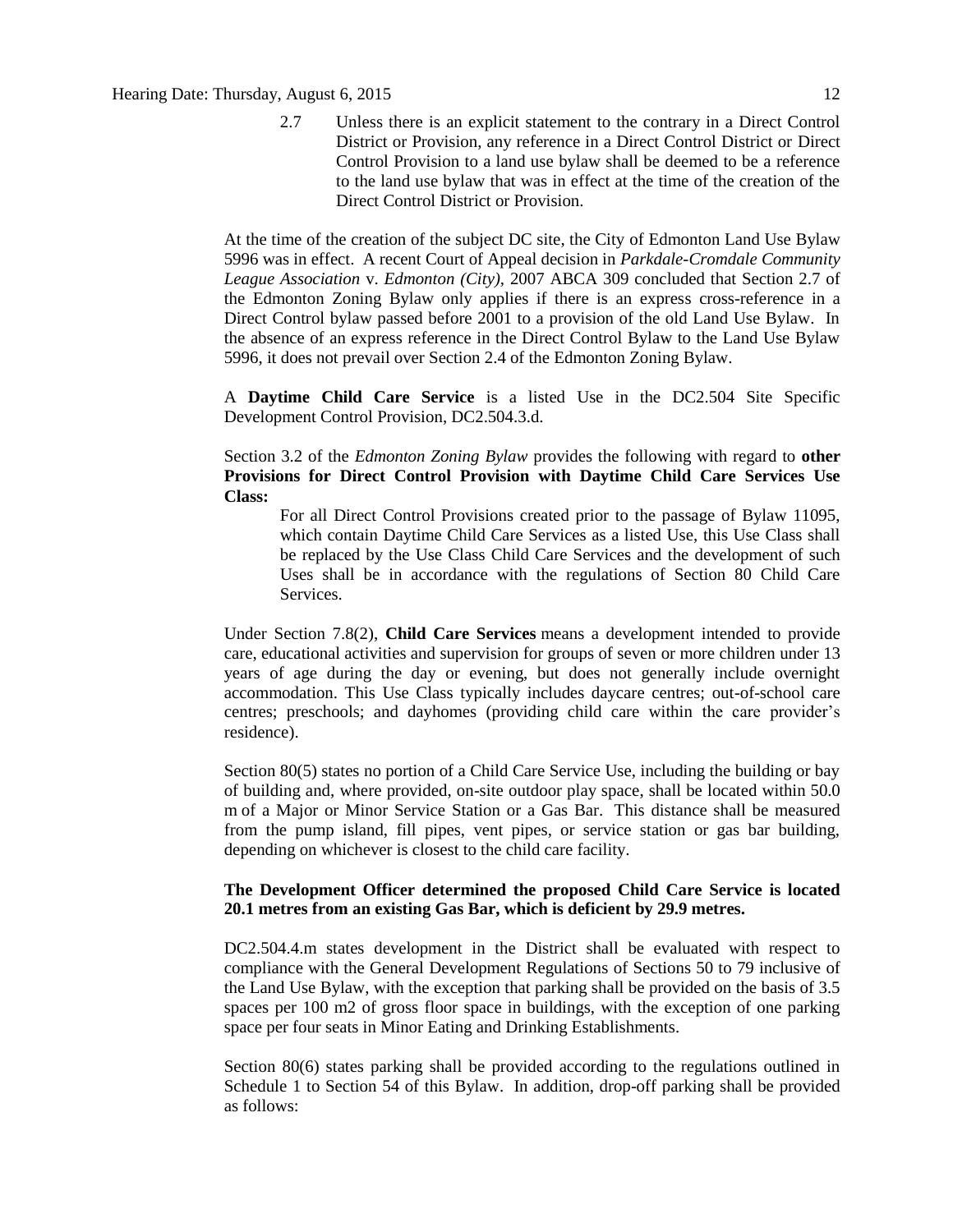- a. a separate on-site drop-off area shall be provided at the rate of 2 drop-off spaces for up to 10 children, plus 1 additional space for every 10 additional children;
- b. each drop-off space shall be a minimum of [2.6 m](javascript:void(0);) in width and a minimum of [5.5](javascript:void(0);)  [m](javascript:void(0);) in length; and
- c. the drop-off area shall be located within [60.0 m](javascript:void(0);) from the main entrance of the Child Care Service facility.

Section 54.2 Schedule  $1(A)(31)$  provides the following with regard to the minimum number of parking spaces required for a Child Care Service:

1 parking space for the first 2 employees, plus 0.5 spaces per additional employee

Except:

a. Dayhomes (providing care to 7 or more children within the residence of the child care provider):

1 parking space per non-resident employee, in addition to parking required for Primary Dwelling.

Where a Front Yard driveway provides access to a parking space that is not within the Front Yard, the Development Officer may consider this driveway as the provision of a second car parking space that is in tandem.

**The Development Officer determined the proposed development, calculated on the basis of 3.5 parking spaces per 100.0 m2 of gross floor area, does not result in an increased number of parking spaces but there is a separate requirement for on-site drop-off spaces for the Child Care Services. The Development Officer determined twenty-four children require 3.0 on-site drop-off spaces and none are provided.**

Section 80 states a Child Care Service shall comply with the following regulations:

- 1. …
- 2. Child Care Services in the HDR, RA7, RA8, RA9, RF5, RF6, RMU, TMU or UCRH Zones shall be in a separate facility, either within the principal building on the Site or in an Accessory or secondary building, with a separate access to ground level;
- 3. a Child Care Service in any Residential Zone shall not change the principal character or external appearance of the Dwelling in which it is located. If a new building is constructed, it must retain the character of a residential Dwelling. Any associated signage on the Dwelling must not detract from the residential character of the neighbourhood;
- 4. the Development Officer shall, when deciding whether to approve or refuse a Child Care Service in a Commercial Zone, take into account, among other matters, traffic, noise and proximity to hazardous uses to ensure the proposed Child Care Service is in a safe location;
- 5. …
- 6. …
- 7. exterior lighting of the facility shall provide for a well lit environment;
- 8. where on-site outdoor play space is provided, pursuant to the Provincial *Child Care Licensing Regulation*, it shall comply with the following regulations: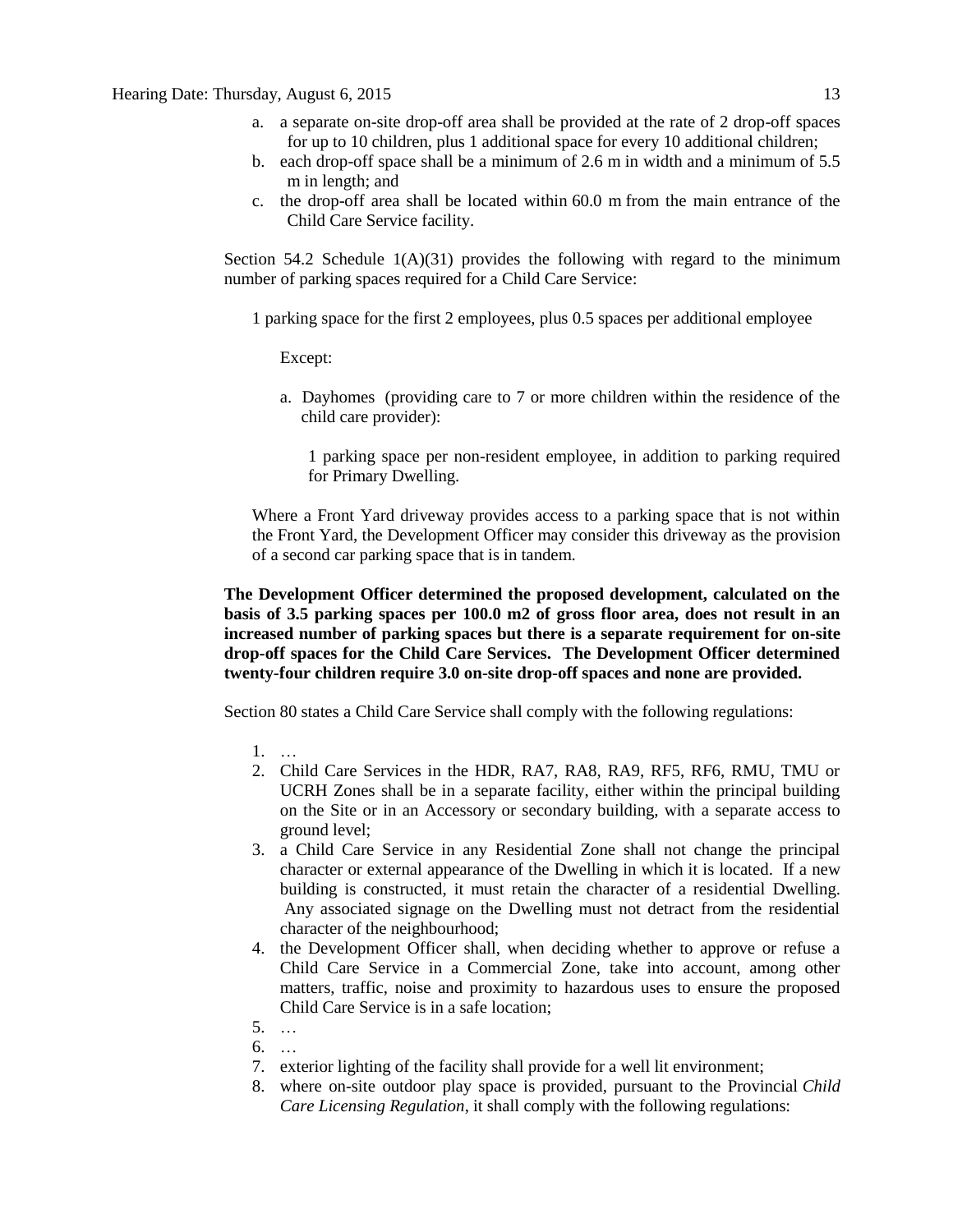- a. noisy, noxious or hazardous adjacent Uses such as, but not limited to, loading/unloading areas, garbage bins, large parking lots, arterial roads, passenger drop-off areas, rail lines, Light Rail Transit lines or stormwater lakes should either be avoided or their effects mitigated through landscaping, buffering, fencing, or other means;
- b. outdoor play space shall be located at ground level. If no reasonable opportunity exists for at Grade outdoor play space, the Development Officer may approve an above Grade outdoor play space provided that the following conditions are met:
	- i. secure perimeter fencing is provided that is at least [1.83 m](javascript:void(0);) in height and is located a reasonable distance from the edge of the building;
	- ii. roof top mechanical equipment is located a reasonable distance away from the play space to avoid sources of noise and fumes unless the mechanical equipment is designed so that it does not create adverse effects related to noise and fumes and can be integrated into the play area;
- c. outdoor play space shall be securely enclosed on all sides with the exception of developments proposed on zoned Sites US and AP where existing play fields are proposed as outdoor play space;
- d. in a Residential Zone, outdoor play space may be allowed in any Yard, providing it is designed to limit any interference with other Uses, or the peaceful enjoyment of the properties of nearby residents, through fencing, landscaping, buffering and the placement of fixed play equipment;
- e. in any Non-residential Zone, the outdoor play space shall not be located in any Yard that abuts a public roadway unless the design, size and other characteristics of the proposed play space mitigate the potential impact from the roadway traffic upon children using the play space; and
- 9. all Development Permit applications for Child Care Services shall include: plans that show all elevations; floor plans that show indoor play and rest areas, including the location of windows; a Site plan that shows the required on-site parking, drop-off facilities, and, where provided, on-site outdoor play areas, including the location and type of fixed play equipment, as well as fencing, landscaping and any buffering to be provided.

DC2.504.1 states the General Purpose of this District is to establish a Site Specific Development Control District to accommodate a limited range of local convenience commercial and personal service uses which are intended to serve the day-to-day needs of the neighbourhood residents, with site development criteria to ensure that the commercial development will be compatible with the adjacent residential land uses.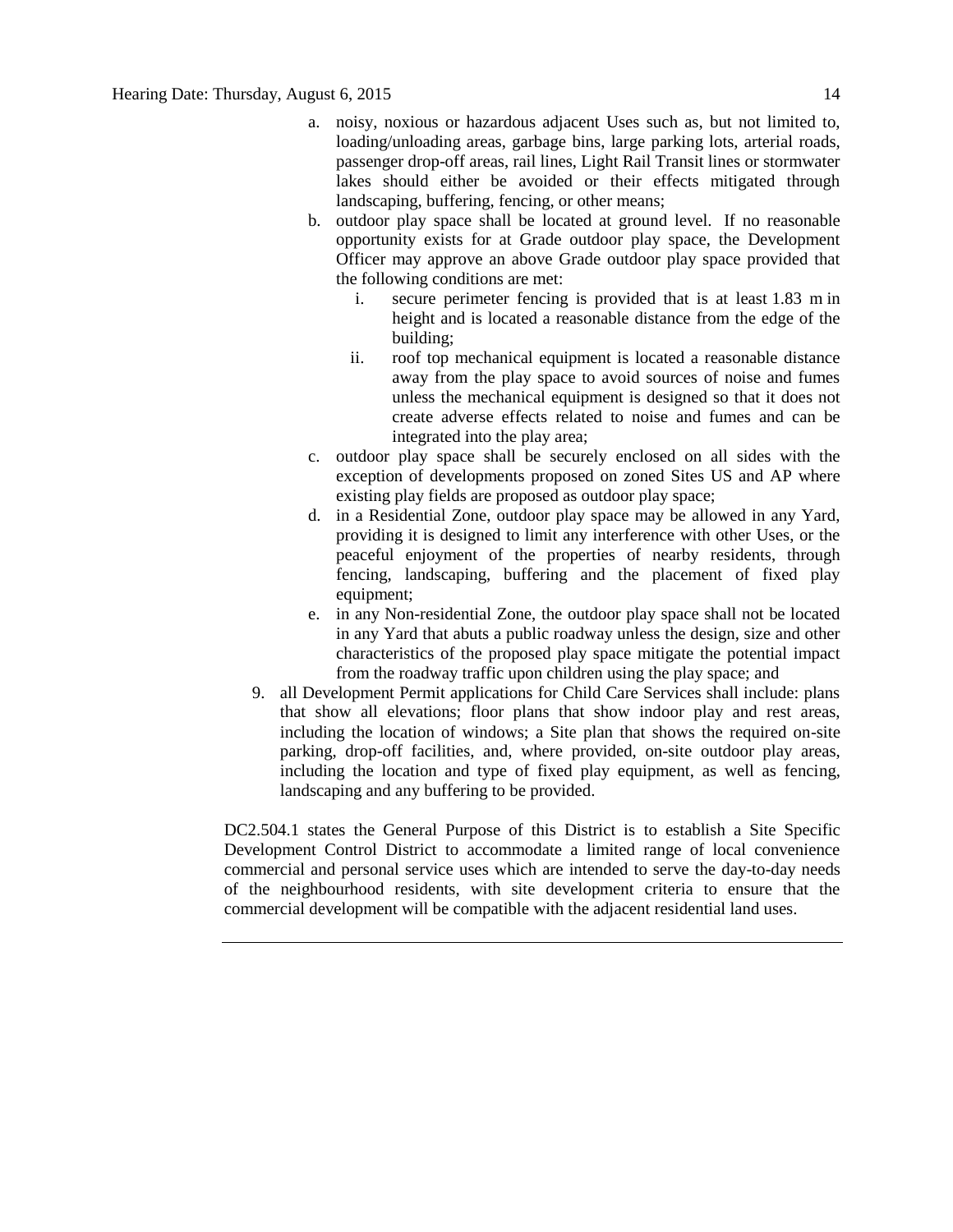#### NOTICE TO APPLICANT/APPELLANT

Provincial legislation requires that the Subdivision and Development Appeal Board issue its official decision in writing within fifteen days of the conclusion of the hearing. Bylaw No. 11136 requires that a verbal announcement of the Board's decision shall be made at the conclusion of the hearing of an appeal, but the verbal decision is not final nor binding on the Board until the decision has been given in writing in accordance with the Municipal Government Act.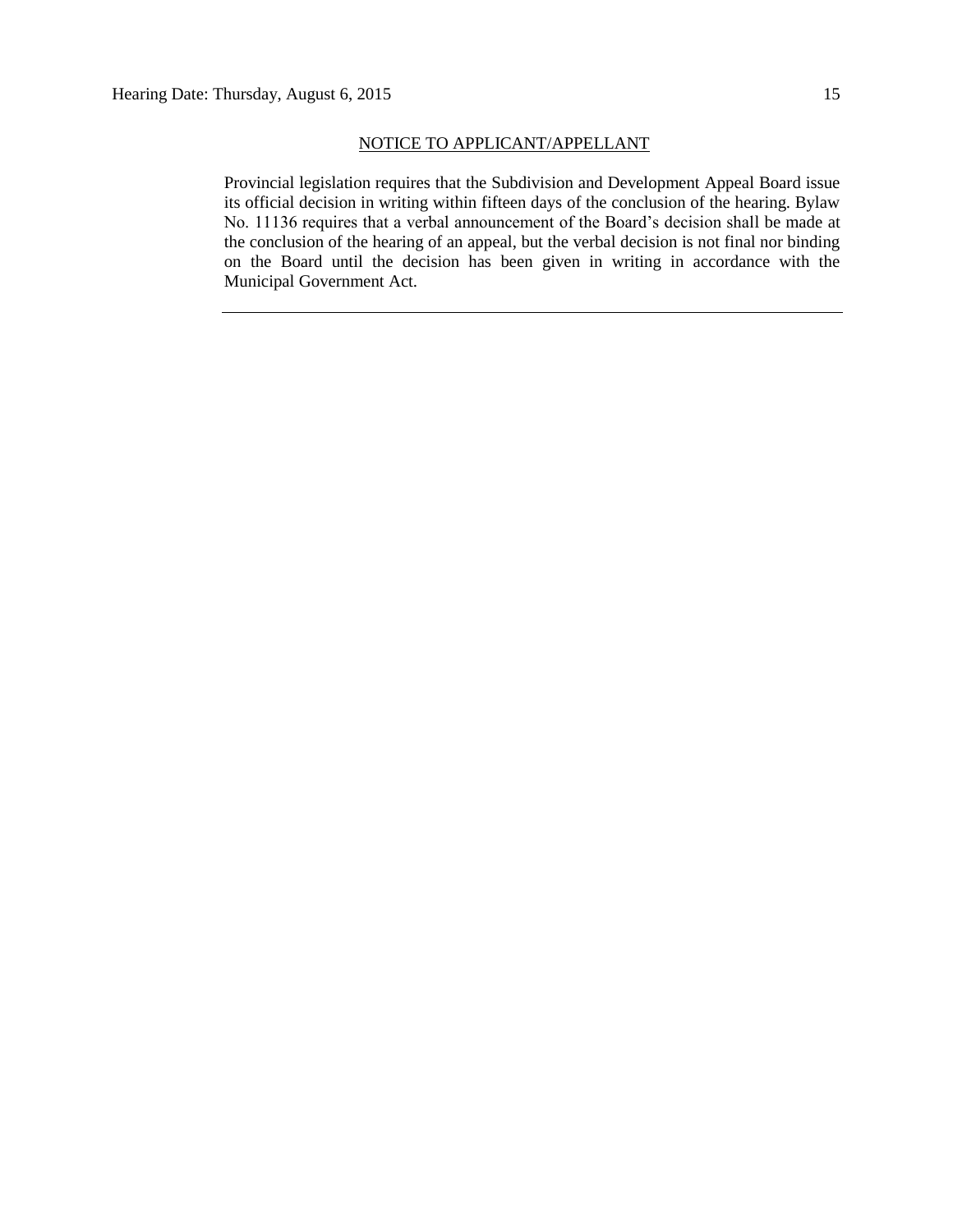



N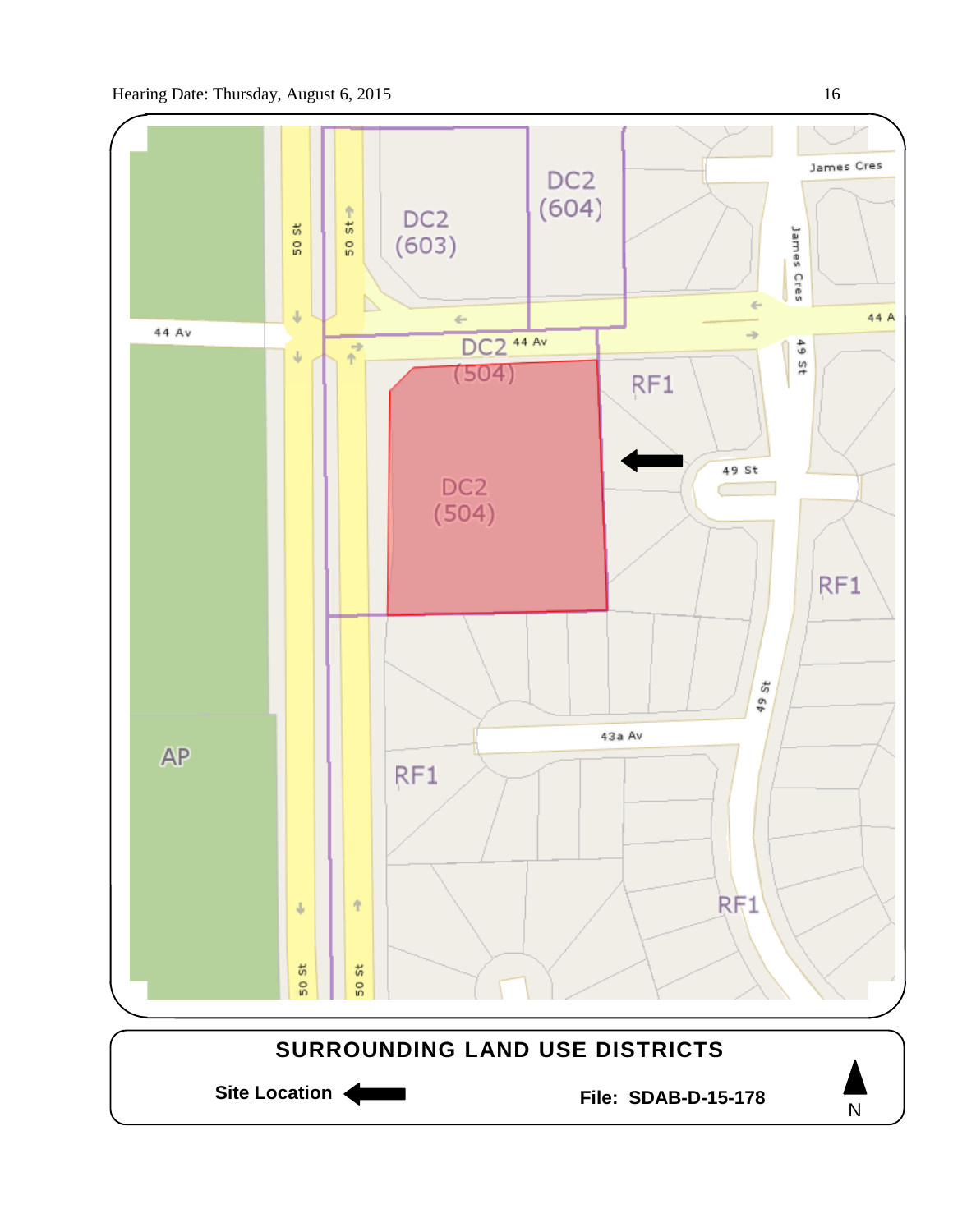# **TO BE RAISED**

#### **ITEM III: 2:00 P.M. FILE: SDAB-D-15-138**

# AN APPEAL FROM THE DECISION OF THE DEVELOPMENT OFFICER BY A COMMUNITY LEAGUE

APPELLANT: APPLICATION NO.: 148765660-003

APPLICATION TO: Develop a Secondary Suite in an existing

DECISION OF THE DEVELOPMENT AUTHORITY: Approved with conditions

DECISION DATE: May 19, 2015

DATE OF APPEAL: June 8, 2015

RESPONDENT:

MUNICIPAL DESCRIPTION OF SUBJECT PROPERTY: 11234 - 86 Street NW

Single Detached House

NOTIFICATION PERIOD: May 26, 2015 through June 8, 2015

LEGAL DESCRIPTION: Plan 512V Blk 84 Lot 20

ZONE: RA7 Low Rise Apartment Zone

OVERLAY: Medium Scale Residential Infill Overlay

STATUTORY PLAN: Parkdale Area Redevelopment Plan

#### DEVELOPMENT OFFICER'S DECISION

APPROVED - The proposed development is approved subject to the following conditions:

A Secondary Suite shall not be developed within the same principal Dwelling containing a Group Home or Limited Group Home, or a Major Home Based Business, unless the Secondary Suite is an integral part of a Bed and Breakfast Operation in the case of a Major Home Based Business.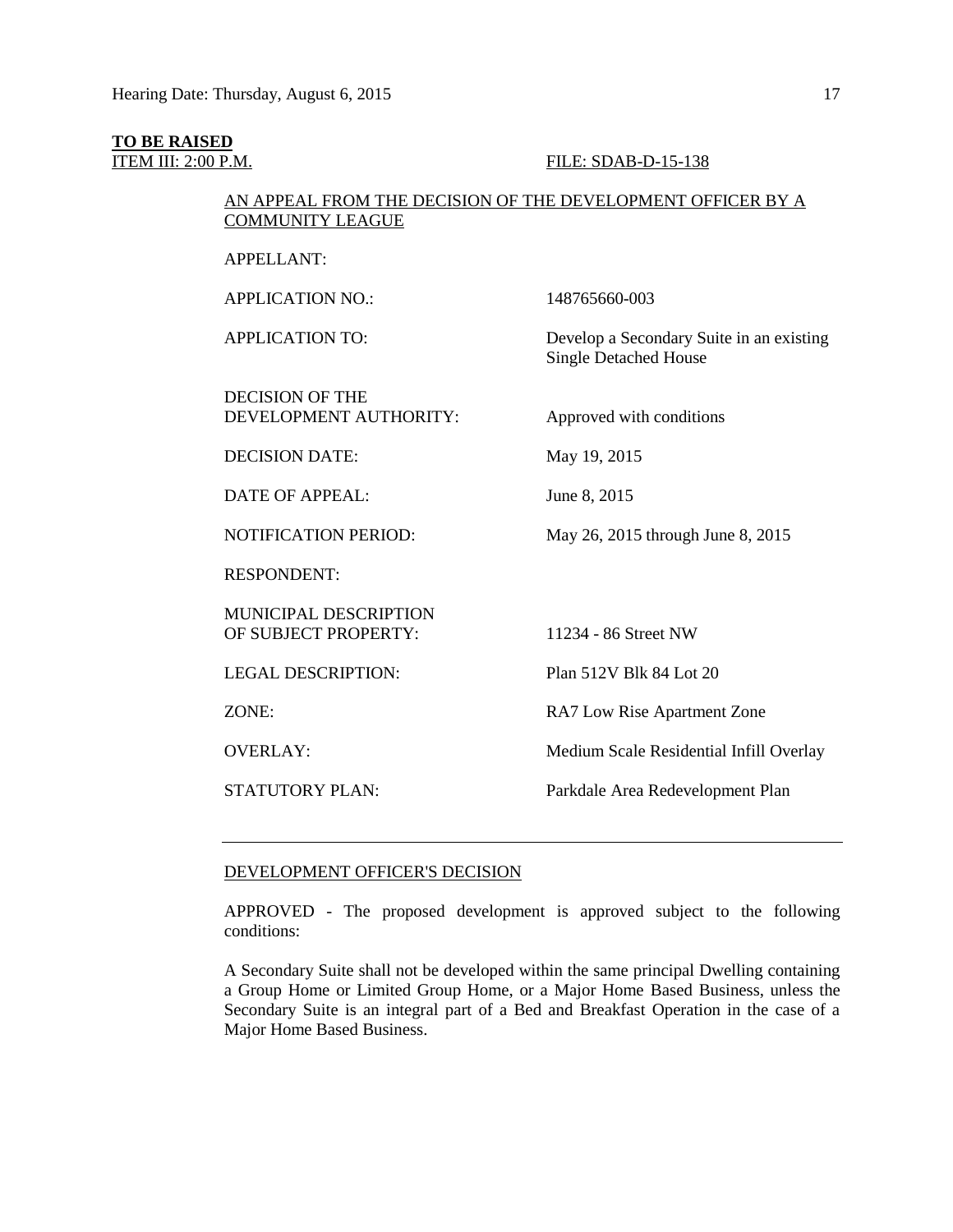Notwithstanding subsection 86.7 of this Bylaw, the number of unrelated persons occupying a Secondary Suite shall not exceed three.

The Secondary Suite shall not be subject to separation from the principal Dwelling through a condominium conversion.

Only one of a Secondary Suite, a Garage Suite or Garden Suite may be developed in conjunction with a principal Dwelling.

A Secondary Suite shall be developed in such a manner that the exterior of the principal building containing the Secondary Suite shall appear as a Single Dwelling.

1 parking space per 2 Sleeping Units in addition to the parking requirements for primary Dwelling. Tandem Parking is allowed for Secondary Suites and Garage Suites.

For an on-site driveway in any Residential Zone, the area required to be hard surfaced may be constructed on the basis of separated tire tracks, with natural soil, or gravel between the tracks, but shall be constructed so that the tires of a parked or oncoming vehicle will normally remain upon the hard surface. (Reference Section 54.6.2 (b)) of Edmonton Zoning Bylaw)

The Driveway shall lead directly from the roadway to the required Garage or Parking Area. The existing driveway shall not be widened for additional parking stall. The Secondary Suite parking is to be in tandem on the existing driveway.

Note: A Building Permit is required for any construction or change in use of a building. For a building permit, and prior to the Plans Examination review, you require construction drawings and the payment of fees.

An approved Development Permit means that the proposed development has been reviewed against the provisions of Edmonton Zoning Bylaw 12800. It does not remove obligations to conform with other legislation, bylaws or land title instruments such as the Municipal Government Act, the Edmonton Building Permit Bylaw or any caveats, covenants or easements that might be attached to the Site. (Reference Section 5.2 of Edmonton Zoning Bylaw 12800).

#### APPELLANT'S SUBMISSION

The addition of a secondary suite is a discretionary use on this RA7 property. The current landowner has caused significant disruption to surrounding neighbours due to the actions of his renters in both this property and the adjacent four properties he owns, including loud partying and unruly behaviour, property damage, parking in neighbours driveways, excessive garbage being left on the property. The landlord seems to have little concern for neighbours, and we feel that allowing an additional dwelling unit on the property will only exacerbate the problem.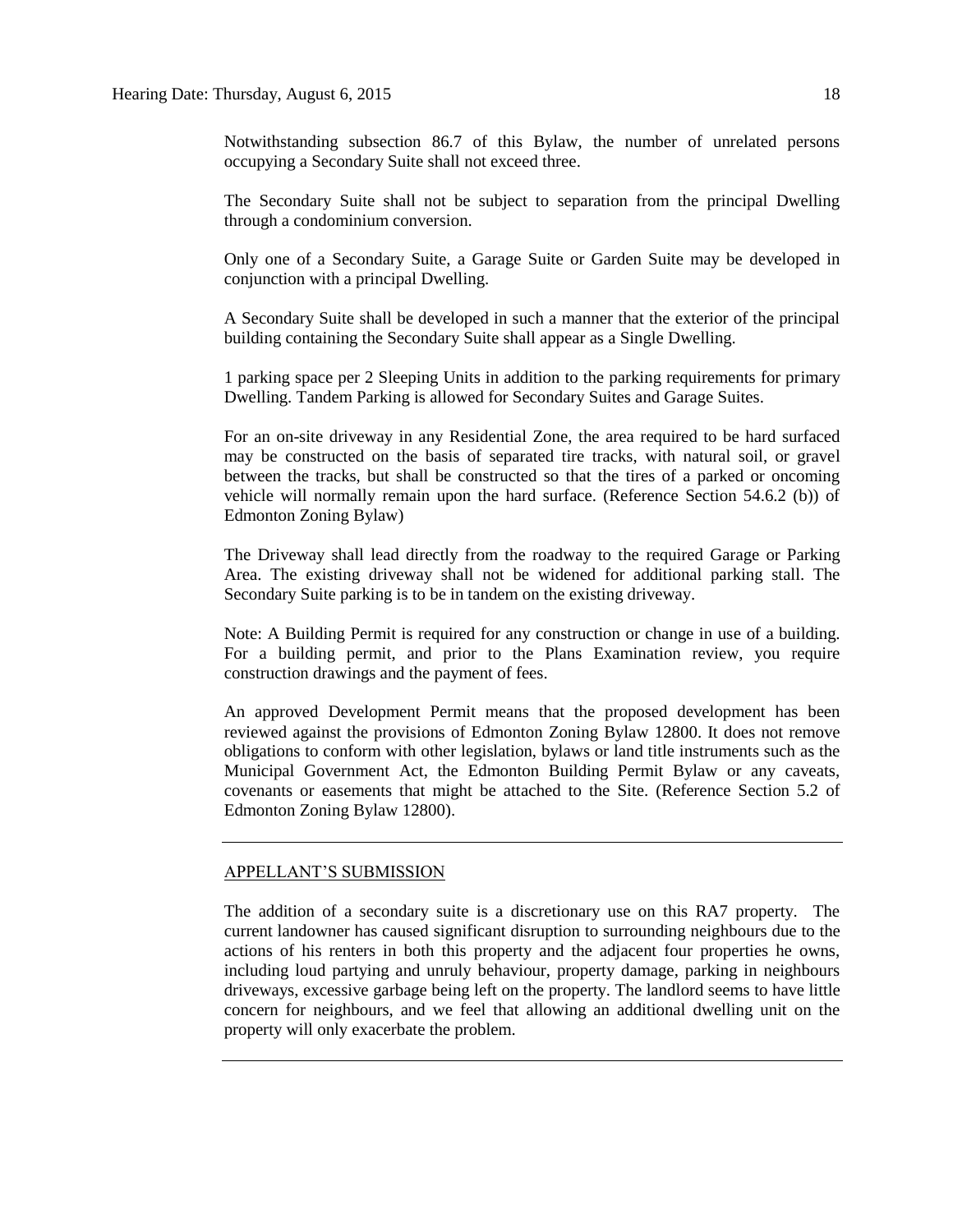#### SUBDIVISION AND DEVELOPMENT APPEAL BOARD OFFICER'S COMMENTS

The Subdivision and Development Appeal Board at a hearing on June 30, 2015 made and passed the following motion:

"The appeal shall be TABLED to August 5 or 6, 2015, or as the parties dictate."

**Secondary Suites** is a Discretionary Use in the RA7 Low Rise Apartment Zone, Section 210.3(13).

Under Section 7.2(7), **Secondary Suite** means development consisting of a Dwelling located within, and Accessory to, a structure in which the principal use is Single Detached Housing. A Secondary Suite has cooking facilities, food preparation, sleeping and sanitary facilities which are physically separate from those of the principal Dwelling within the structure. A Secondary Suite also has an entrance separate from the entrance to the principal Dwelling, either from a common indoor landing or directly from the side or rear of the structure. This Use Class includes the Development or Conversion of Basement space or above-grade space to a separate Dwelling, or the addition of new floor space for a Secondary Suite to an existing Single Detached Dwelling. This Use Class does not include Duplex Housing, Semi-detached Housing, or Apartment Housing, and does not include Garage Suites, Garden Suites, or Lodging Houses.

This application was approved by the Development Officer subject to conditions.

The decision of approval by the Development Officer has been appealed by the Parkdale-Cromdale Community League.

The submitted Site Plan shows that the subject site has a Site Width of 9.46 metres, a (north) Site depth of 37.67 metres, and a (south) Site depth of 38.66 metres. The submitted plans indicate that the proposed Suite is located in the Basement level and consists of two bedrooms, one bathroom, a kitchen, a living room, and a mechanical room. Access to the Secondary Suite is provided from a common landing on the main floor.

Section 210.5(1) states notwithstanding subsection 210.4, Single Detached, Semidetached Duplex Housing, Secondary Suites, Garage Suites and Garden Suites in this Zone shall be developed in accordance with the provisions of the [RF4 Zone.](http://webdocs.edmonton.ca/InfraPlan/zoningbylaw/ZoningBylaw/Part2/Residential/150_(RF4)_Semi-detached_Residential_Zone.htm)

Section 150.4(18) states Secondary Suites shall comply with Section 86 of this Bylaw.

Section 86 states a Secondary Suite shall comply with the following regulations:

- 1. the minimum Site area for a Single Detached Dwelling containing a Secondary Suite is 360 square metres, except in the case of the RR Zone, where it shall be the same as the minimum Site area for the Zone.
- 2. the maximum Floor Area of the Secondary Suite shall be as follows: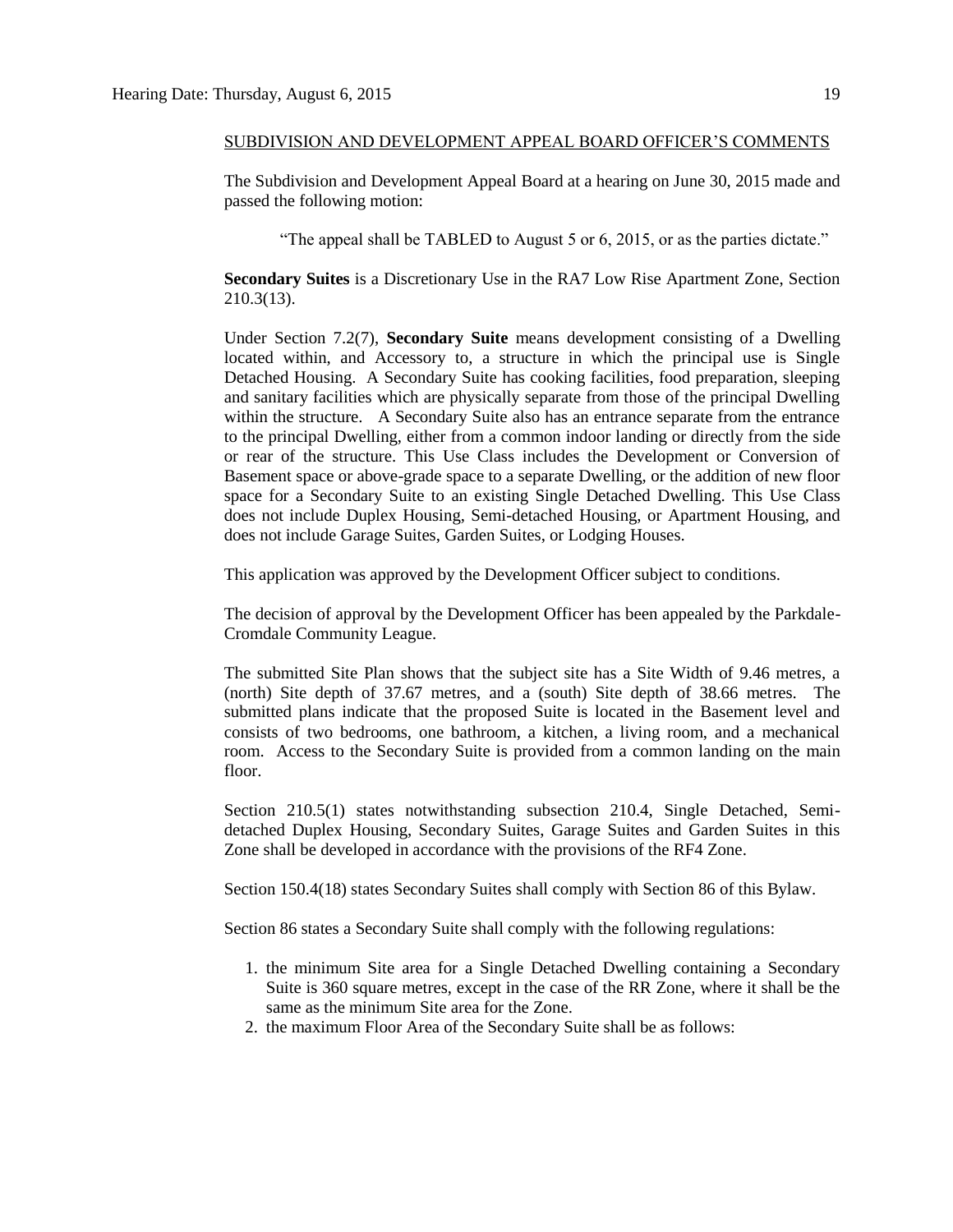- a. in the case of a Secondary Suite located completely below the first storey of a Single Detached Dwelling (other than stairways or a common landing), the Floor Area (excluding the area covered by stairways) shall not exceed the Floor Area of the first storey of the associated principal Dwelling.
- b. in the case of a Secondary Suite developed completely or partially above grade, the Floor Area (excluding the area covered by stairways) shall not exceed 40% of the total Floor Area above grade of the building containing the associated principal Dwelling, nor 70  $\overline{m}^2$ , whichever is the lesser.
- 3. the minimum Floor Area for a Secondary Suite shall be not less than  $30 \text{ m}^2$ .
- 4. a Secondary Suite shall be developed in such a manner that the exterior of the principal building containing the Secondary Suite shall appear as a single Dwelling.
- 5. only one of a Secondary Suite, a Garage Suite or Garden Suite may be developed in conjunction with a principal Dwelling.
- 6. a Secondary Suite shall not be developed within the same principal Dwelling containing a Group Home or Limited Group Home, or a Major Home Based Business, unless the Secondary Suite is an integral part of a Bed and Breakfast Operation in the case of a Major Home Based Business;
- 7. notwithstanding the definition of Household within this Bylaw, the number of unrelated persons occupying a Secondary Suite shall not exceed three.
- 8. the Secondary Suite shall not be subject to separation from the principal Dwelling through a condominium conversion or subdivision.
- 9. Secondary Suites shall not be included in the calculation of densities in this Bylaw.
- 10. notwithstanding Secondary Suites being listed as Permitted or Discretionary Uses within any Zone, they shall be subject to the regulations of the Edmonton-Strathcona County Joint Planning Study Area Secondary, Garage and Garden Suites Overlay in Section 822 of this Bylaw.

Section 823.1 states the purpose of the Medium Scale Residential Infill Overlay is to accommodate the development of medium-scale infill housing in Edmonton's mature residential neighbourhoods in a manner that ensures compatibility with adjacent properties while maintaining or enhancing a pedestrian-friendly streetscape.

Section 210.1 states the purpose of the zone is to provide a Zone for Low Rise Apartments.

## NOTICE TO APPLICANT/APPELLANT

Provincial legislation requires that the Subdivision and Development Appeal Board issue its official decision in writing within fifteen days of the conclusion of the hearing. Bylaw No. 11136 requires that a verbal announcement of the Board's decision shall be made at the conclusion of the hearing of an appeal, but the verbal decision is not final nor binding on the Board until the decision has been given in writing in accordance with the Municipal Government Act.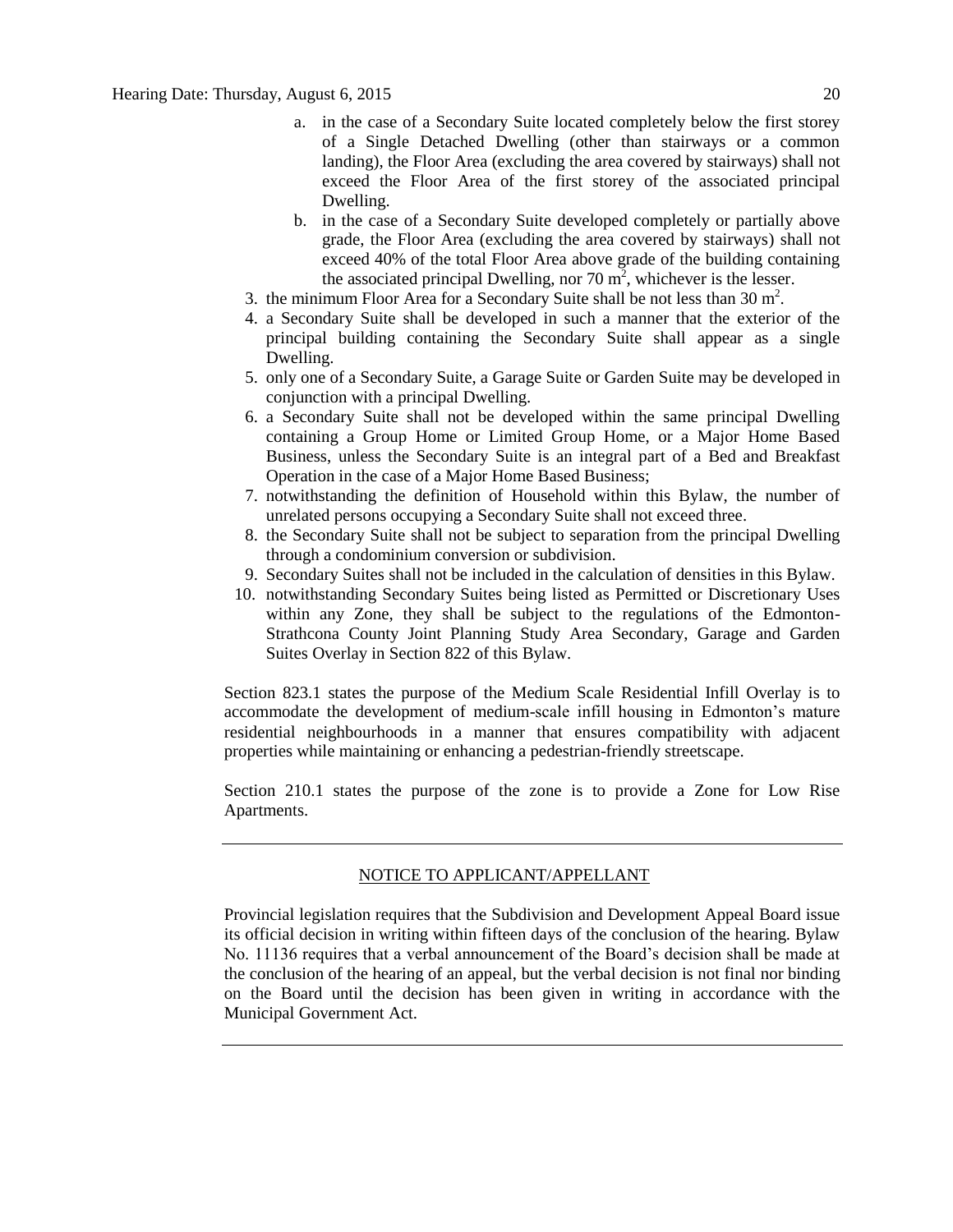